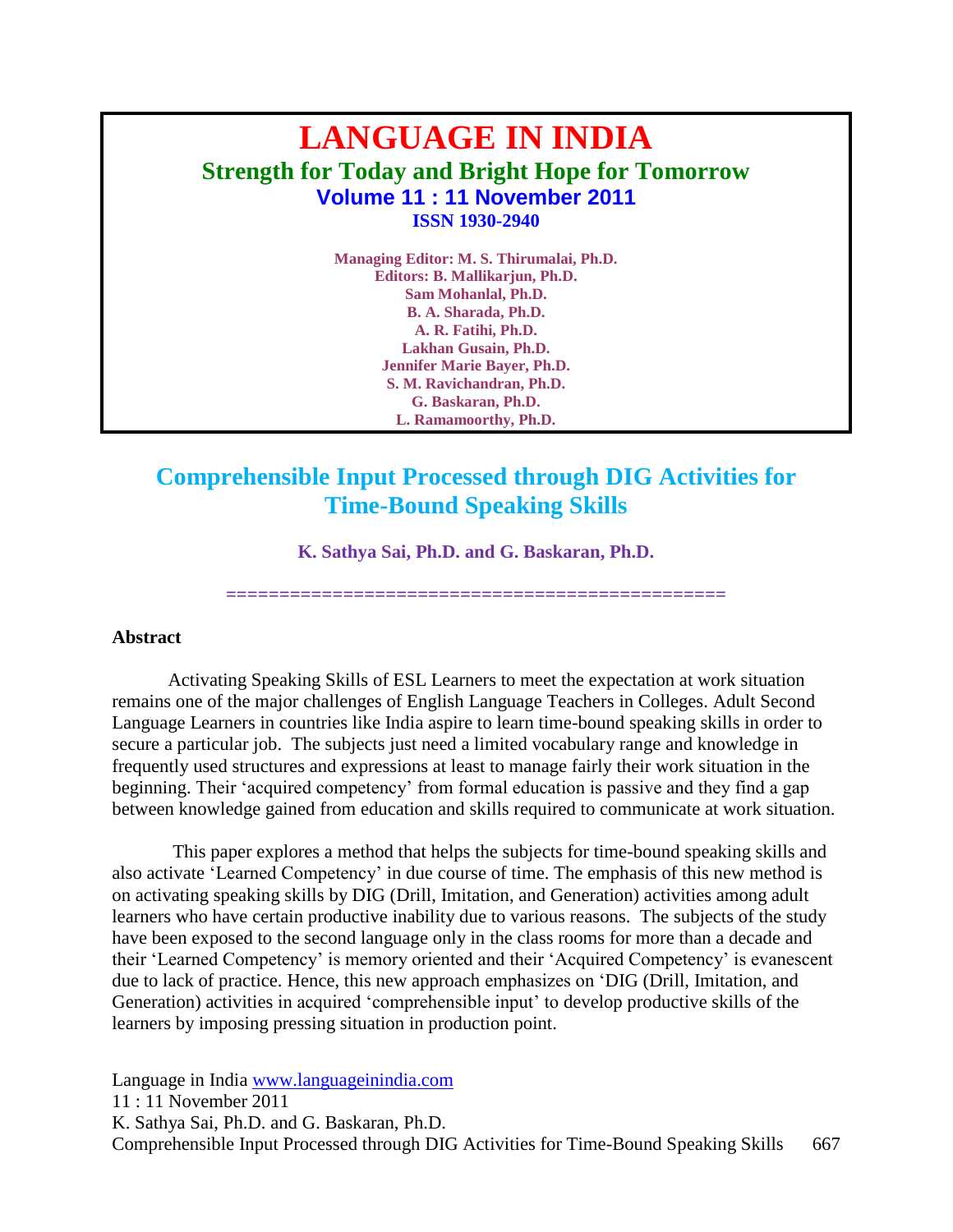**Key terms:** 1**.Comprehensible input**: language that is presented at a level understood by the learner. 2. **DIG Activities:** Drill, Imitation and Generation of sentences. 3. **Learned Competency:** knowledge of a language gained from formal learning (but not active in usage due to lack of practice.)4**. Acquired Competency:** Ability developed from an environment where the learners learn how to use a language from other users.

#### **Select Performance in Select Skills**

This paper is an attempt to evolve a special method for developing speaking skills among ESL Learners closely following Stephen Krashen"s Second Language Acquisition theory with some modifications in order to address the specific problems of the select Learners, and also to meet their immediate requirement. The emphasis of this method is on activating speaking skills of adult learners who have certain productive inability due to various reasons. The subjects of the study have been exposed to the second language only in the class rooms for more than a decade and their 'Learned Competency' is memory oriented and their 'Acquired Competency' is evanescent due to lack of practice. The select subjects have not been given situations to practice language skills, and they themselves have never initiated discussion in second language. Assessments to test their language skills are always in the form of written examination, and spoken aspect is not considered for assessment at all. Hence, there is no need or compulsion for the learners to speak the target language in the class room or not even for examination.

This approach aims to manipulate the already gained 'Acquired Competency' Supplemented by "Learned Competency" of the select subjects and evolve a module to develop their Speaking Skills. Stephen Krashen"s Second Language Acquisition theory insists on "comprehensible input" to ESL Learners in a "low anxiety situation" for successful speaking. According to him, "Real language acquisition develops slowly, and speaking skills emerge significantly later than listening, even when conditions are perfect." According to Krashen 'Language acquisition' is a subconscious process and, one can use language fluently and effectively by developing "feel" for corrections and not by being consciously aware of grammatical rules. His conception is that "acquired competency" is naturally supplemented by "Learned competency" during practical speaking activity. He does not insist on tedious drill. He is against imposing compulsion on learners to speak. But, in the present acquisition process drill is considered as essential and subjects are motivated for earlier production of received input, because these subjects do not try to speak as they do not feel the necessity.

#### **Pressure Situation to Learn Select Items Better**

In contrast to Krashen's approach, in this present experiment, it is felt that, the subjects of this study should be kept in a pressing situation at the out put point so as to enable them to speak. They may have adequate 'Learned Competency' and 'moderate acquired competency', but it is deduced that these learners have not developed the ability to speak because of unavailability of speaking atmosphere. Another problem with these subjects is; when they attempt to speak, they rely on "learned competency". Their conscious attempt to produce correct sentences shifts their

Language in India [www.languageinindia.com](http://www.languageinindia.com/)

11 : 11 November 2011

K. Sathya Sai, Ph.D. and G. Baskaran, Ph.D.

Comprehensible Input Processed through DIG Activities for Time-Bound Speaking Skills 668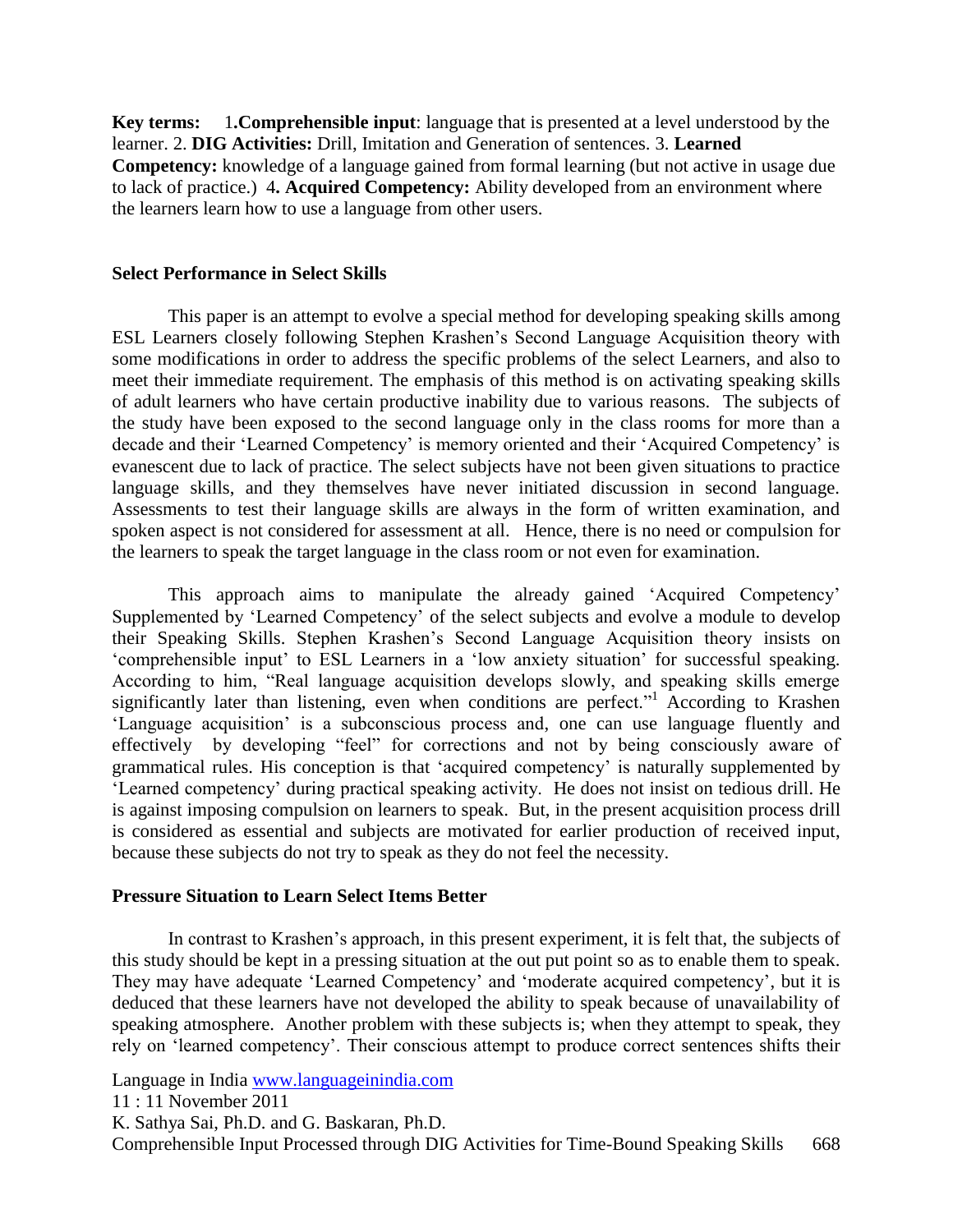attention to thought of correction from ability to produce sentences and also they start thinking in the first language. The hypothesis of this approach is that the subjects" speaking skill can be developed by activating "acquired competency" supplemented by "learned competency" from micro level activity to "macro level", by subjecting learners to the process described in the following diagram.



#### **Meet the Expectation at Work**

This process diagram explains the new method which aims at activating Speaking Skills of ESL Learners to meet the expectation at work situation. Communication skills expected from the subjects are very specific skills which enable them to use language effectively and productively to perform their everyday job related activities. As the subjects" pursuit is time bound, and the area of language usage is limited to their field, there arises the need for developing exclusive package to achieve the productive skill before the subjects appearing for job interview. This paper is an attempt to evolve a method which is a modification on Stephen Krashen"s approach to Second Language Learning to address the specific problems of the select Learners.

#### **Comprehensive Input through Idea Units**

This method prepares a Comprehensible input in idea unit without stressing much on grammatical aspects. It aims at retrieval of "Acquired Competency" from the year long received in put. Input content are preferably from spoken structures. Subjects are given inputs in single idea units along with phonological details such as pitch, modulation accent, pause, discourse markers, tongue twisters,etc., The subjects are not interfered during speaking even for correction. The modules, which are given as input, should be from practical situations and usage, which naturally create 'a feel for correction' when they use it incorrectly. The learners themselves are expected to be alert to their mistakes and take the responsibility for correction.

#### **Drills**

Language in India [www.languageinindia.com](http://www.languageinindia.com/) 11 : 11 November 2011 K. Sathya Sai, Ph.D. and G. Baskaran, Ph.D. Comprehensible Input Processed through DIG Activities for Time-Bound Speaking Skills 669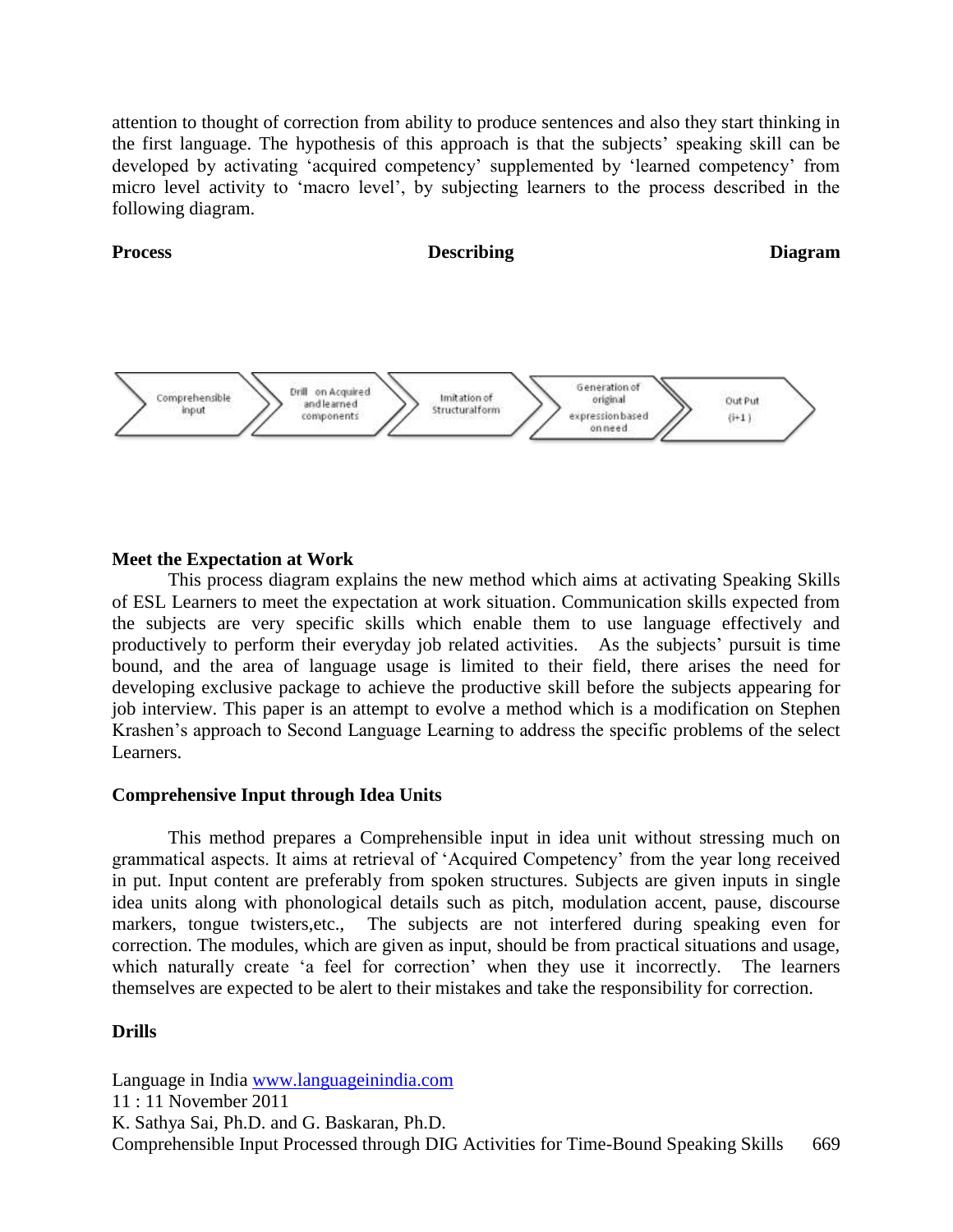Drill is an imperative task in language acquisition in order to achieve complete knowledge and emotive components of the second language. This is essential because the "word order" of the target language is different from that of first language. Thus learners can overcome mother tongue influence in arranging words using drill. J.A.Bright who knows the drawbacks of drill still endorses it for its special impact on the learners; " all specific drills are artificial… question and answer drill make a useful intermediate step"<sup>3</sup>. Another problem with these subjects is that they always think in first language before producing sentences in the second language. This causes a speech impediment which can be eliminated by drill. Drill also helps for training speech organ phonologically according to the requirements of second language.

#### **Imitation**

Imitation of idea packing structure with replacement unit of word or phrase may help learners use same structure to express different ideas. This can be started from single sentences to short conversation, with two exchanges between Student-1 and Student -2 as pair activity. Bright used the following pattern;

Pupil 1: I'm going to Delhi. Pupil 2: Are you going in January or February? Pupil 1: In January.

Imitation of the pattern leads to Pupil 3: I'm going to the pictures. Pupil 4: Are you going in the morning or evening? Pupil 3: In the evening. (Bright J.A191.)

Activating structures with modification help learners operate different structures frequently used in conversation. In this stage, comprehensible input can be in the aspect of vocabulary, grammar, structures, replacement of words and phrases in sentences, etc. This practice may help learners generate sentences fluently and effectively.

#### **Stages**

Generation of original ideas is the final stage in the speech production process. The two previous levels require conscious practice on the part of the learners. This practice gradually reaches "subconscious level" and during sentence generation, it automatically helps for generation of ideas. At this level, learners are prompted by practical situation to operate the acquired practice and knowledge to meet the situational requirements. The subjects are placed in a situation which compels them to speak. Corrections are made by learners themselves, not by applying any grammatical rules but by developing a "feel" for correction.

This level examines the output from the learners and find how a language acquirer develops competency over a period of time. It states the level of acquirer before giving input as 'level i', and after processing the 'comprehensible input' through various processes, the out put,

Language in India [www.languageinindia.com](http://www.languageinindia.com/)

11 : 11 November 2011

K. Sathya Sai, Ph.D. and G. Baskaran, Ph.D.

Comprehensible Input Processed through DIG Activities for Time-Bound Speaking Skills 670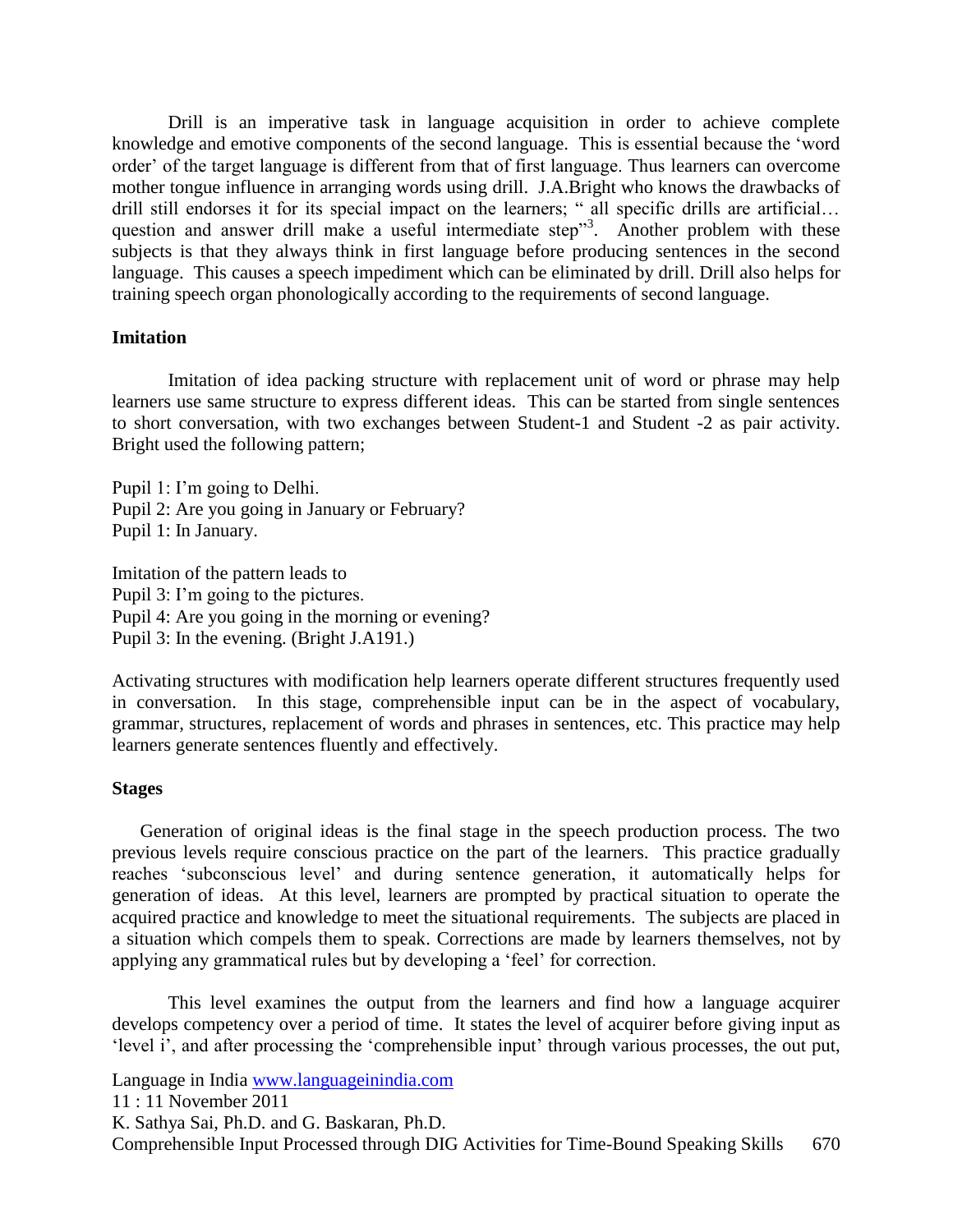at the final stage, is seen as 'level  $i+1$ '. Wilson says, "the more comprehensible input one receives in low stress situations, the more language competence one will have."  $2$  In this present method, low stressed situation is observed at input level. But at output stage, learners are kept in a situation that compelled them to speak. The finding shows that the learners speaking skills is improved in terms of ability to speak by manipulating 'Acquired Competency' Supplemented by "Learned Competency".

#### **Conclusion**

The emphasis of this new method is on activating speaking skills among adult learners who have certain productive inability due to various reasons. These subjects are pursuing their graduation programme with a sole objective to be placed in companies immediately after the completion of their course. A good communication skill is a prerequisite to enter these companies. A special ELT method is devised to activate the passive language competency of these learners. Even though Krashen ignores drill and is against pressing situation for producing speech, This new approach emphasizes on 'drill' and 'practice' in acquired 'comprehensible input" to develop speaking skills in pressing situation. Drill on "learned component" as well as "acquired component" may help the subjects to activate the speech organ to target language production, and pressing situation is essential to make these subject become alert and produce.

### **Works Cited**

**==================================================================**

1. Bright, J.A and G.P. Mc Gregor. Teaching English as a Second Language. Singapore: Longman groups Ltd. 1970. P.191.

2. Krashen Stephen D. Principles and Practice in Second Language Acquisition. English Language Teaching Series. London:Prentice-Hall International (UK) Ltd. 1981. P.6-7

3. Wilson,Reid. "A Summary of Stephen Krashen"s Principles and Practice in Second Language Acquisition." languageimpact.com. Retrieved 20 Aug.2011. <http://www.languageimpact.com/articles/rw/krashenbk.htm>.

=====================================================================

K. Satya Sai, Ph.D. Assistant Professor Department of English Alagappa Government Arts College Kariakudi-630 003 Tamilnadu India [ksathyasai@gmail.com](mailto:ksathyasai@gmail.com)

Language in India [www.languageinindia.com](http://www.languageinindia.com/) 11 : 11 November 2011 K. Sathya Sai, Ph.D. and G. Baskaran, Ph.D. Comprehensible Input Processed through DIG Activities for Time-Bound Speaking Skills 671